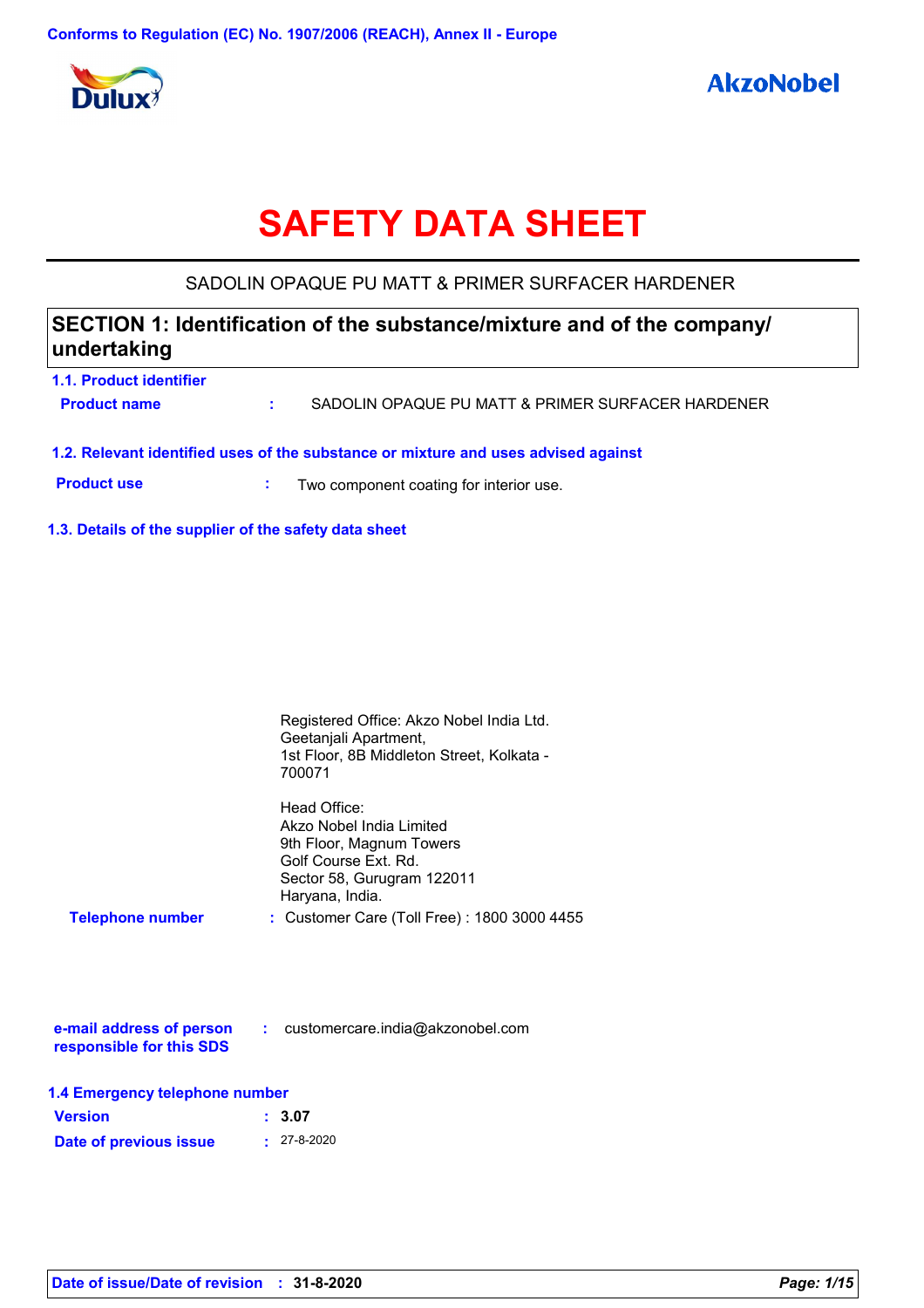## **SECTION 2: Hazards identification**

**2.1 Classification of the substance or mixture**

**Product definition : Mixture** 

#### **Classification according to Regulation (EC) No. 1272/2008 [CLP/GHS]**

Flam. Liq. 3, H226 Acute Tox. 4, H312 Acute Tox. 4, H332 Skin Irrit. 2, H315 Eye Irrit. 2, H319 Skin Sens. 1, H317 STOT SE 3, H335 STOT RE 2, H373 Aquatic Chronic 3, H412

The product is classified as hazardous according to Regulation (EC) 1272/2008 as amended.

| Ingredients of unknown<br><b>toxicity</b>    | $: 0\%$ |  |
|----------------------------------------------|---------|--|
| Ingredients of unknown<br><b>Acotoxicity</b> | $: 0\%$ |  |

**ecotoxicity** See Section 16 for the full text of the H statements declared above.

See Section 11 for more detailed information on health effects and symptoms.

## **2.2 Label elements**

**Hazard pictograms :**



| <b>Signal word</b>                    | $:$ Warning                                                                                                                                                                                                                                                                                                                                                                                                          |
|---------------------------------------|----------------------------------------------------------------------------------------------------------------------------------------------------------------------------------------------------------------------------------------------------------------------------------------------------------------------------------------------------------------------------------------------------------------------|
| <b>Hazard statements</b>              | : H226 - Flammable liquid and vapour.<br>$H312 + H332$ - Harmful in contact with skin or if inhaled.<br>H319 - Causes serious eye irritation.<br>H315 - Causes skin irritation.<br>H317 - May cause an allergic skin reaction.<br>H335 - May cause respiratory irritation.<br>H373 - May cause damage to organs through prolonged or repeated exposure.<br>H412 - Harmful to aquatic life with long lasting effects. |
| <b>Precautionary statements</b>       |                                                                                                                                                                                                                                                                                                                                                                                                                      |
| <b>General</b>                        | : P102 - Keep out of reach of children.<br>P101 - If medical advice is needed, have product container or label at hand.                                                                                                                                                                                                                                                                                              |
| <b>Prevention</b>                     | : P280 - Wear protective gloves. Wear protective clothing.<br>P210 - Keep away from heat, hot surfaces, sparks, open flames and other ignition<br>sources. No smoking.<br>P260 - Do not breathe vapour.                                                                                                                                                                                                              |
| <b>Response</b>                       | : P304 + P340 - IF INHALED: Remove person to fresh air and keep comfortable for<br>breathing.<br>P312 - Call a POISON CENTER or doctor/physician if you feel unwell.                                                                                                                                                                                                                                                 |
| <b>Storage</b>                        | $:$ P235 - Keep cool.                                                                                                                                                                                                                                                                                                                                                                                                |
| <b>Disposal</b>                       | : P501 - Dispose of contents and container in accordance with all local, regional,<br>national or international regulations.                                                                                                                                                                                                                                                                                         |
| <b>Hazardous ingredients</b>          | : Reaction Mass of Ethylbenzene and M-Xylene and P-Xylene<br>Hexamethylene diisocyanate, oligomers<br>hexamethylene-di-isocyanate                                                                                                                                                                                                                                                                                    |
| <b>Supplemental label</b><br>elements | : Contains isocyanates. May produce an allergic reaction.                                                                                                                                                                                                                                                                                                                                                            |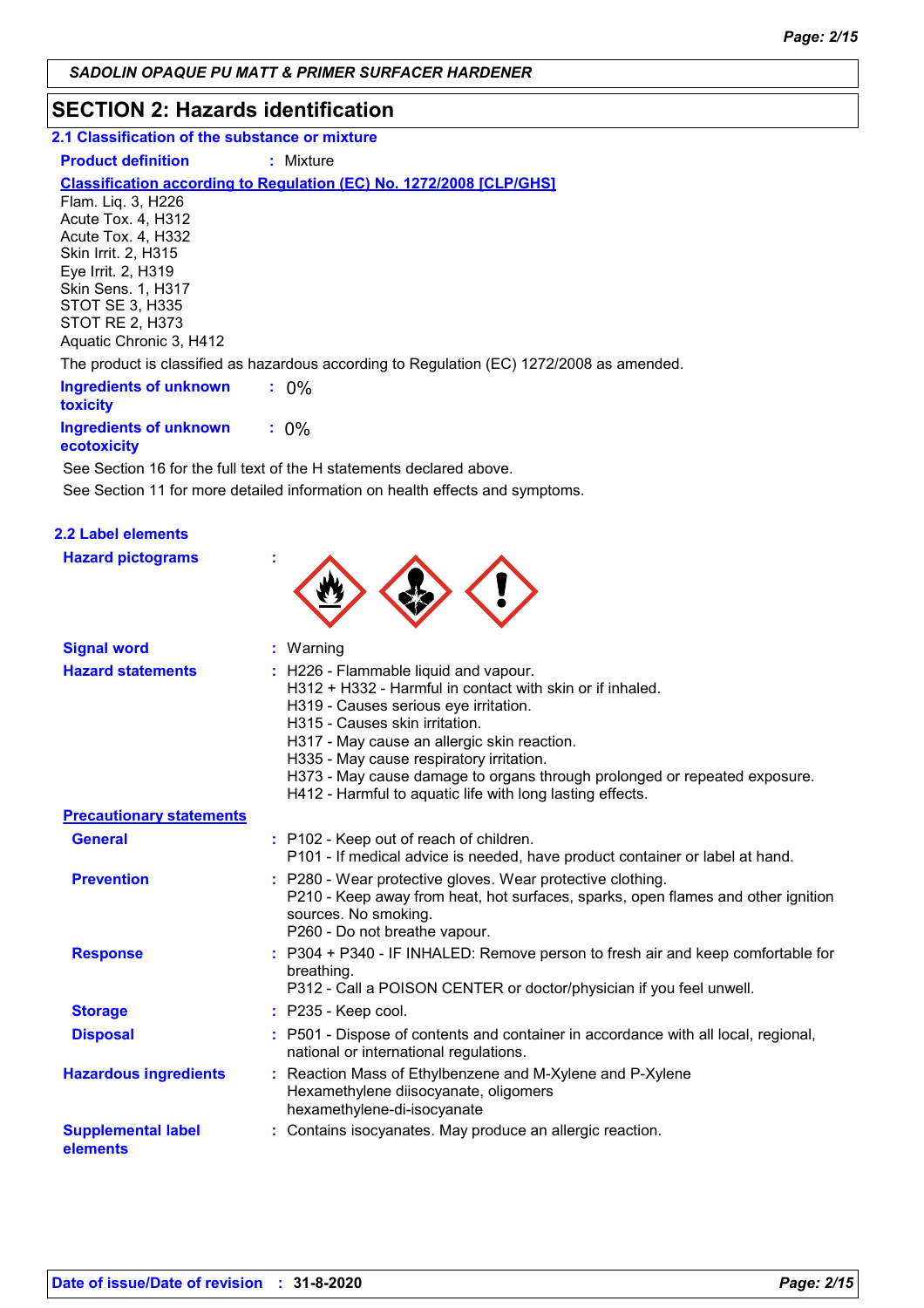## **SECTION 2: Hazards identification**

| : Not applicable.                                   |
|-----------------------------------------------------|
|                                                     |
|                                                     |
| <b>Special packaging requirements</b>               |
| : Not applicable.                                   |
| <b>Tactile warning of danger : Yes, applicable.</b> |
|                                                     |

#### **2.3 Other hazards**

**Other hazards which do : not result in classification** : None known.

## **SECTION 3: Composition/information on ingredients**

| <b>3.2 Mixtures</b>                                                  | ×.<br>Mixture                                                                                    |                |                                                                                                                                                                                                                         |             |
|----------------------------------------------------------------------|--------------------------------------------------------------------------------------------------|----------------|-------------------------------------------------------------------------------------------------------------------------------------------------------------------------------------------------------------------------|-------------|
| <b>Product/ingredient name</b>                                       | <b>Identifiers</b>                                                                               | $\frac{9}{6}$  | <b>Regulation (EC) No.</b><br>1272/2008 [CLP]                                                                                                                                                                           | <b>Type</b> |
| <b>Reaction Mass of</b><br>Ethylbenzene and M-Xylene<br>and P-Xylene | REACH #:<br>01-2119488216-32                                                                     | l≥50 - ≤75     | Flam. Liq. 3, H226<br>Acute Tox. 4, H312<br>Acute Tox. 4, H332<br>Skin Irrit. 2, H315<br>Eye Irrit. 2, H319<br><b>STOT SE 3, H335</b><br><b>STOT RE 2, H373</b><br>Asp. Tox. 1, H304<br>Aquatic Chronic 3, H412         | $[1]$       |
| Hexamethylene diisocyanate, EC: 500-060-2<br>oligomers               | CAS: 28182-81-2                                                                                  | 225 - ≤50∣     | Acute Tox. 4, H332<br>Skin Sens. 1, H317<br>STOT SE 3, H335                                                                                                                                                             | $[1]$       |
| 2-methoxy-1-methylethyl<br>acetate                                   | <b>IREACH</b> #:<br>01-2119475791-29<br>EC: 203-603-9<br>CAS: 108-65-6<br>Index:<br>607-195-00-7 | l≤10           | Flam. Liq. 3, H226<br>STOT SE 3, H336                                                                                                                                                                                   | [1] [2]     |
| hexamethylene-di-isocyanate                                          | EC: 212-485-8<br>CAS: 822-06-0<br>Index:<br>615-011-00-1                                         | <sub>0.5</sub> | Acute Tox. 3, H331<br>Skin Irrit. 2, H315<br>Eye Irrit. 2, H319<br>Resp. Sens. 1, H334<br>Skin Sens. 1, H317<br><b>STOT SE 3, H335</b><br>See Section 16 for<br>the full text of the H<br>statements declared<br>above. | $[1]$       |

There are no additional ingredients present which, within the current knowledge of the supplier and in the

concentrations applicable, are classified as hazardous to health or the environment, are PBTs, vPvBs or Substances of equivalent concern, or have been assigned a workplace exposure limit and hence require reporting in this section.

#### Type

[1] Substance classified with a health or environmental hazard

[2] Substance with a workplace exposure limit

[3] Substance meets the criteria for PBT according to Regulation (EC) No. 1907/2006, Annex XIII

[4] Substance meets the criteria for vPvB according to Regulation (EC) No. 1907/2006, Annex XIII

[5] Substance of equivalent concern

[6] Additional disclosure due to company policy

Occupational exposure limits, if available, are listed in Section 8.

## **Date of issue/Date of revision : 31-8-2020** *Page: 3/15*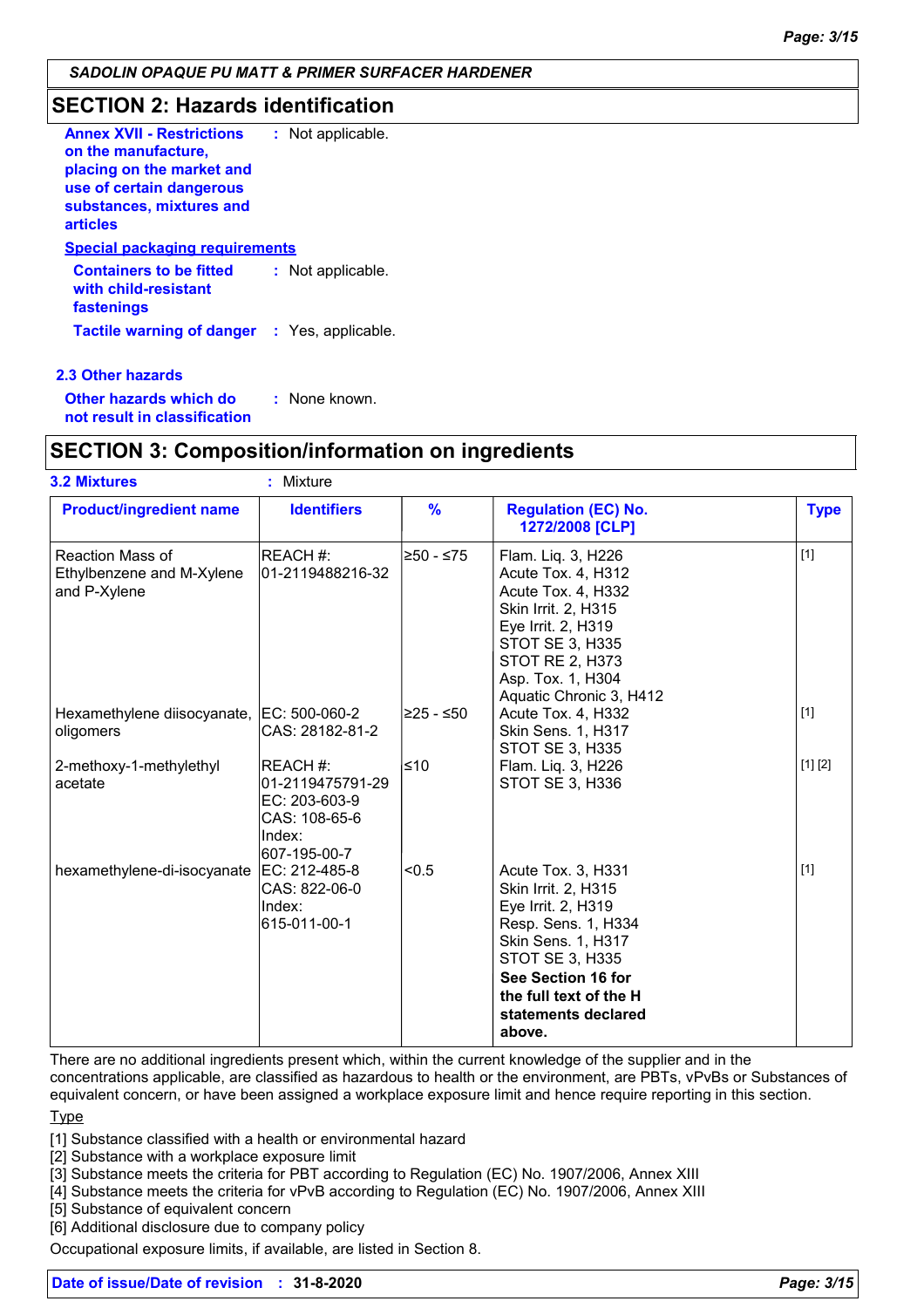## **SECTION 4: First aid measures**

| <b>4.1 Description of first aid measures</b> |                                                                                                                                                                                                                                                                                                                                                                                                                 |
|----------------------------------------------|-----------------------------------------------------------------------------------------------------------------------------------------------------------------------------------------------------------------------------------------------------------------------------------------------------------------------------------------------------------------------------------------------------------------|
| <b>General</b>                               | : In all cases of doubt, or when symptoms persist, seek medical attention. Never give<br>anything by mouth to an unconscious person. If unconscious, place in recovery<br>position and seek medical advice.                                                                                                                                                                                                     |
| <b>Eye contact</b>                           | : Remove contact lenses, irrigate copiously with clean, fresh water, holding the<br>eyelids apart for at least 10 minutes and seek immediate medical advice.                                                                                                                                                                                                                                                    |
| <b>Inhalation</b>                            | : Remove to fresh air. Keep person warm and at rest. If not breathing, if breathing is<br>irregular or if respiratory arrest occurs, provide artificial respiration or oxygen by<br>trained personnel.                                                                                                                                                                                                          |
| <b>Skin contact</b>                          | : Remove contaminated clothing and shoes. Wash skin thoroughly with soap and<br>water or use recognised skin cleanser. Do NOT use solvents or thinners.                                                                                                                                                                                                                                                         |
| <b>Ingestion</b>                             | : If swallowed, seek medical advice immediately and show the container or label.<br>Keep person warm and at rest. Do NOT induce vomiting.                                                                                                                                                                                                                                                                       |
| <b>Protection of first-aiders</b>            | : No action shall be taken involving any personal risk or without suitable training. If it<br>is suspected that fumes are still present, the rescuer should wear an appropriate<br>mask or self-contained breathing apparatus. It may be dangerous to the person<br>providing aid to give mouth-to-mouth resuscitation. Wash contaminated clothing<br>thoroughly with water before removing it, or wear gloves. |

#### **4.2 Most important symptoms and effects, both acute and delayed**

There are no data available on the mixture itself. The mixture has been assessed following the conventional method of the CLP Regulation (EC) No 1272/2008 and is classified for toxicological properties accordingly. See Sections 2 and 3 for details.

Exposure to component solvent vapour concentrations in excess of the stated occupational exposure limit may result in adverse health effects such as mucous membrane and respiratory system irritation and adverse effects on the kidneys, liver and central nervous system. Symptoms and signs include headache, dizziness, fatigue, muscular weakness, drowsiness and, in extreme cases, loss of consciousness. Solvents may cause some of the above effects by absorption through the skin.

If splashed in the eyes, the liquid may cause irritation and reversible damage.

Repeated or prolonged contact with the mixture may cause removal of natural fat from the skin, resulting in nonallergic contact dermatitis and absorption through the skin. This takes into account, where known, delayed and immediate effects and also chronic effects of components from short-term and long-term exposure by oral, inhalation and dermal routes of exposure and eye contact.

Based on the properties of the isocyanate components and considering toxicological data on similar mixtures, this mixture may cause acute irritation and/or sensitisation of the respiratory system, leading to an asthmatic condition, wheezing and tightness of the chest. Sensitised persons may subsequently show asthmatic symptoms when exposed to atmospheric concentrations well below the OEL. Repeated exposure may lead to permanent respiratory disability. Repeated or prolonged contact with irritants may cause dermatitis.

Contains Hexamethylene diisocyanate, oligomers, hexamethylene-di-isocyanate. May produce an allergic reaction.

#### **4.3 Indication of any immediate medical attention and special treatment needed**

| <b>Notes to physician</b>  | : In case of inhalation of decomposition products in a fire, symptoms may be delayed.<br>The exposed person may need to be kept under medical surveillance for 48 hours. |
|----------------------------|--------------------------------------------------------------------------------------------------------------------------------------------------------------------------|
| <b>Specific treatments</b> | : No specific treatment.                                                                                                                                                 |

See toxicological information (Section 11)

## **SECTION 5: Firefighting measures**

| 5.1 Extinguishing media                |                                                                              |
|----------------------------------------|------------------------------------------------------------------------------|
| <b>Suitable extinguishing</b><br>media | : Recommended: alcohol-resistant foam, $CO2$ , powders, water spray or mist. |
| Unsuitable extinguishing<br>media      | : Do not use water jet.                                                      |

#### **5.2 Special hazards arising from the substance or mixture**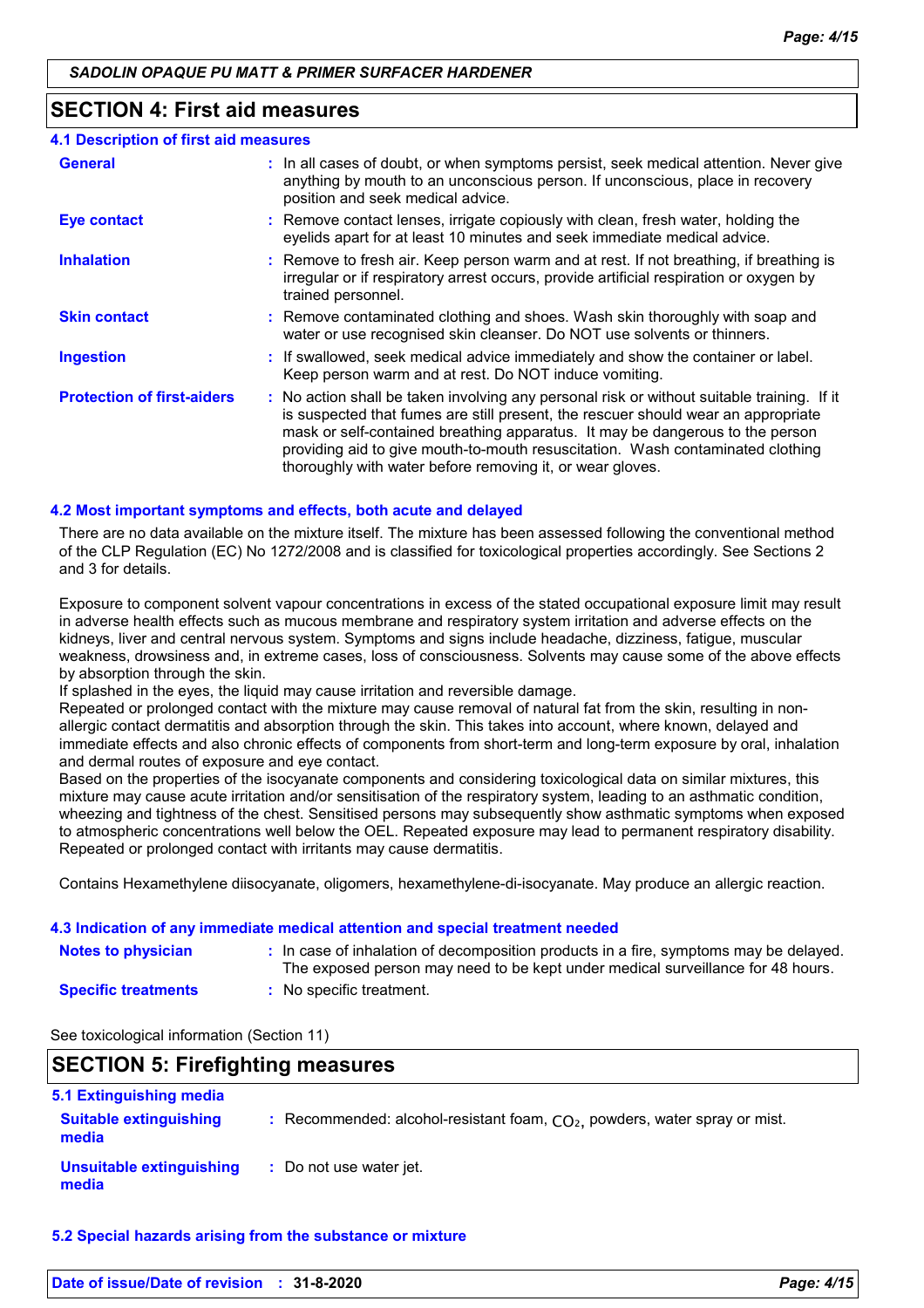## **SECTION 5: Firefighting measures**

| <b>Hazards from the</b><br>substance or mixture          | : Fire will produce dense black smoke. Exposure to decomposition products may<br>cause a health hazard.                                                                  |
|----------------------------------------------------------|--------------------------------------------------------------------------------------------------------------------------------------------------------------------------|
| <b>Hazardous combustion</b><br>products                  | : Decomposition products may include the following materials: carbon monoxide,<br>carbon dioxide, smoke, oxides of nitrogen, hydrogen cyanide, monomeric<br>isocyanates. |
| <b>5.3 Advice for firefighters</b>                       |                                                                                                                                                                          |
| <b>Special protective actions</b><br>for fire-fighters   | : Cool closed containers exposed to fire with water. Do not release runoff from fire to<br>drains or watercourses.                                                       |
| <b>Special protective</b><br>equipment for fire-fighters | : Appropriate breathing apparatus may be required.                                                                                                                       |

## **SECTION 6: Accidental release measures**

|                                                                       | 6.1 Personal precautions, protective equipment and emergency procedures                                                                                                                                                                                                                                                                                                                                                                                                                                                                                                                                                                                                                                                                                                                                                                                                    |
|-----------------------------------------------------------------------|----------------------------------------------------------------------------------------------------------------------------------------------------------------------------------------------------------------------------------------------------------------------------------------------------------------------------------------------------------------------------------------------------------------------------------------------------------------------------------------------------------------------------------------------------------------------------------------------------------------------------------------------------------------------------------------------------------------------------------------------------------------------------------------------------------------------------------------------------------------------------|
| For non-emergency<br>personnel                                        | : Exclude sources of ignition and ventilate the area. Avoid breathing vapour or mist.<br>Refer to protective measures listed in sections 7 and 8.                                                                                                                                                                                                                                                                                                                                                                                                                                                                                                                                                                                                                                                                                                                          |
| For emergency responders                                              | : If specialised clothing is required to deal with the spillage, take note of any<br>information in Section 8 on suitable and unsuitable materials. See also the<br>information in "For non-emergency personnel".                                                                                                                                                                                                                                                                                                                                                                                                                                                                                                                                                                                                                                                          |
| <b>6.2 Environmental</b><br>precautions                               | : Do not allow to enter drains or watercourses. If the product contaminates lakes,<br>rivers, or sewers, inform the appropriate authorities in accordance with local<br>regulations.                                                                                                                                                                                                                                                                                                                                                                                                                                                                                                                                                                                                                                                                                       |
| <b>6.3 Methods and material</b><br>for containment and<br>cleaning up | : Contain and collect spillage with non-combustible, absorbent material e.g. sand,<br>earth, vermiculite or diatomaceous earth and place in container for disposal<br>according to local regulations (see Section 13). Place in a suitable container. The<br>contaminated area should be cleaned immediately with a suitable decontaminant.<br>One possible (flammable) decontaminant comprises (by volume): water (45 parts),<br>ethanol or isopropyl alcohol (50 parts) and concentrated (d: 0,880) ammonia<br>solution (5 parts). A non-flammable alternative is sodium carbonate (5 parts) and<br>water (95 parts). Add the same decontaminant to the remnants and let stand for<br>several days until no further reaction in an unsealed container. Once this stage is<br>reached, close container and dispose of according to local regulations (see section<br>13). |
| <b>6.4 Reference to other</b><br><b>sections</b>                      | : See Section 1 for emergency contact information.<br>See Section 8 for information on appropriate personal protective equipment.<br>See Section 13 for additional waste treatment information.                                                                                                                                                                                                                                                                                                                                                                                                                                                                                                                                                                                                                                                                            |

## **SECTION 7: Handling and storage**

The information in this section contains generic advice and guidance. The list of Identified Uses in Section 1 should be consulted for any available use-specific information provided in the Exposure Scenario(s).

**Persons with a history of asthma, allergies or chronic or recurrent respiratory disease should not be employed in any process in which this product is used.**

#### **Examination of lung function should be carried out on a regular basis on persons spraying this mixture.**

| <b>7.1 Precautions for safe</b><br>handling | : Prevent the creation of flammable or explosive concentrations of vapours in air and<br>avoid vapour concentrations higher than the occupational exposure limits.<br>In addition, the product should only be used in areas from which all naked lights and<br>other sources of ignition have been excluded. Electrical equipment should be<br>protected to the appropriate standard.<br>Mixture may charge electrostatically: always use earthing leads when transferring<br>from one container to another.<br>Operators should wear antistatic footwear and clothing and floors should be of the<br>conducting type.<br>Care should be taken when re-opening partly-used containers. Precautions should<br>be taken to minimise exposure to atmospheric humidity or water. $CO2$ will be formed, |
|---------------------------------------------|----------------------------------------------------------------------------------------------------------------------------------------------------------------------------------------------------------------------------------------------------------------------------------------------------------------------------------------------------------------------------------------------------------------------------------------------------------------------------------------------------------------------------------------------------------------------------------------------------------------------------------------------------------------------------------------------------------------------------------------------------------------------------------------------------|
|                                             | which, in closed containers, could result in pressurisation. Keep away from heat,                                                                                                                                                                                                                                                                                                                                                                                                                                                                                                                                                                                                                                                                                                                  |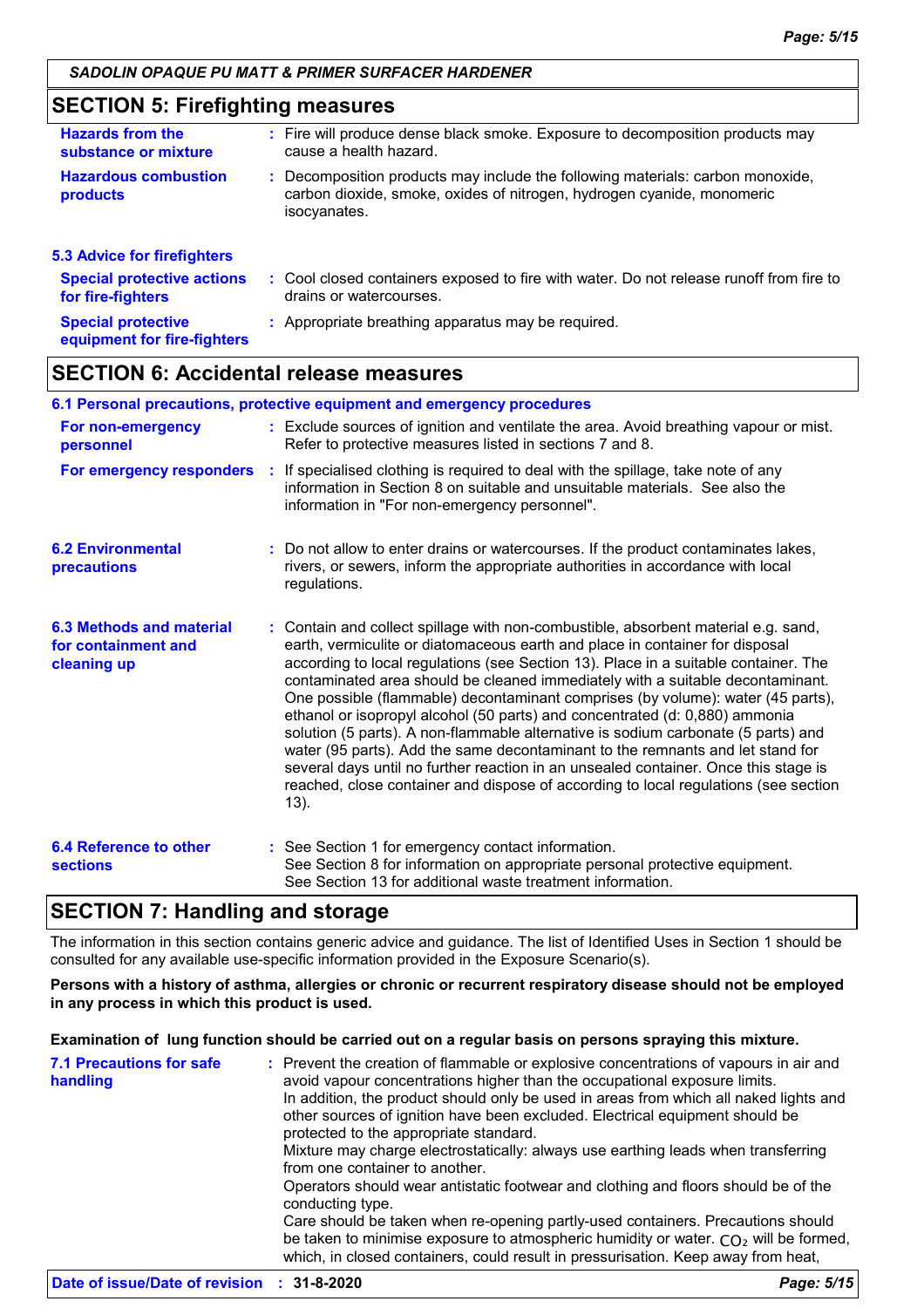## **SECTION 7: Handling and storage**

sparks and flame. No sparking tools should be used.

Avoid contact with skin and eyes. Avoid the inhalation of dust, particulates, spray or mist arising from the application of this mixture. Avoid inhalation of dust from sanding.

Eating, drinking and smoking should be prohibited in areas where this material is handled, stored and processed.

Put on appropriate personal protective equipment (see Section 8).

Never use pressure to empty. Container is not a pressure vessel.

Always keep in containers made from the same material as the original one. Comply with the health and safety at work laws.

Do not allow to enter drains or watercourses.

**Information on fire and explosion protection**

Vapours are heavier than air and may spread along floors. Vapours may form explosive mixtures with air.

When operators, whether spraying or not, have to work inside the spray booth, ventilation is unlikely to be sufficient to control particulates and solvent vapour in all cases. In such circumstances they should wear a compressed air-fed respirator during the spraying process and until such time as the particulates and solvent vapour concentration has fallen below the exposure limits.

#### **7.2 Conditions for safe storage, including any incompatibilities**

Store in accordance with local regulations.

**Notes on joint storage**

Keep away from: oxidising agents, strong alkalis, strong acids.

**Additional information on storage conditions**

Observe label precautions. Store in a dry, cool and well-ventilated area. Keep away from heat and direct sunlight. Keep container tightly closed.

Keep away from sources of ignition. No smoking. Prevent unauthorised access. Containers that have been opened must be carefully resealed and kept upright to prevent leakage.

#### **7.3 Specific end use(s) Recommendations :**

: Not available.

**Industrial sector specific : solutions**

## **SECTION 8: Exposure controls/personal protection**

: Not available.

The information in this section contains generic advice and guidance. Information is provided based on typical anticipated uses of the product. Additional measures might be required for bulk handling or other uses that could significantly increase worker exposure or environmental releases.

## **8.1 Control parameters**

#### **Occupational exposure limits**

| <b>Product/ingredient name</b>                    | <b>Exposure limit values</b>                                                                                                                                                                                                                                                                                                                                                                                                                                                                                                                                                                                                                                                            |
|---------------------------------------------------|-----------------------------------------------------------------------------------------------------------------------------------------------------------------------------------------------------------------------------------------------------------------------------------------------------------------------------------------------------------------------------------------------------------------------------------------------------------------------------------------------------------------------------------------------------------------------------------------------------------------------------------------------------------------------------------------|
| 2-methoxy-1-methylethyl acetate                   | EU OEL (Europe, 2/2017). Absorbed through skin. Notes: list<br>of indicative occupational exposure limit values<br>TWA: 50 ppm 8 hours.<br>TWA: 275 mg/m <sup>3</sup> 8 hours.<br>STEL: 100 ppm 15 minutes.<br>STEL: 550 mg/m <sup>3</sup> 15 minutes.                                                                                                                                                                                                                                                                                                                                                                                                                                  |
| <b>Recommended monitoring</b><br>÷.<br>procedures | If this product contains ingredients with exposure limits, personal, workplace<br>atmosphere or biological monitoring may be required to determine the effectiveness<br>of the ventilation or other control measures and/or the necessity to use respiratory<br>protective equipment. Reference should be made to monitoring standards, such as<br>the following: European Standard EN 689 (Workplace atmospheres - Guidance for<br>the assessment of exposure by inhalation to chemical agents for comparison with<br>limit values and measurement strategy) European Standard EN 14042 (Workplace<br>atmospheres - Guide for the application and use of procedures for the assessment |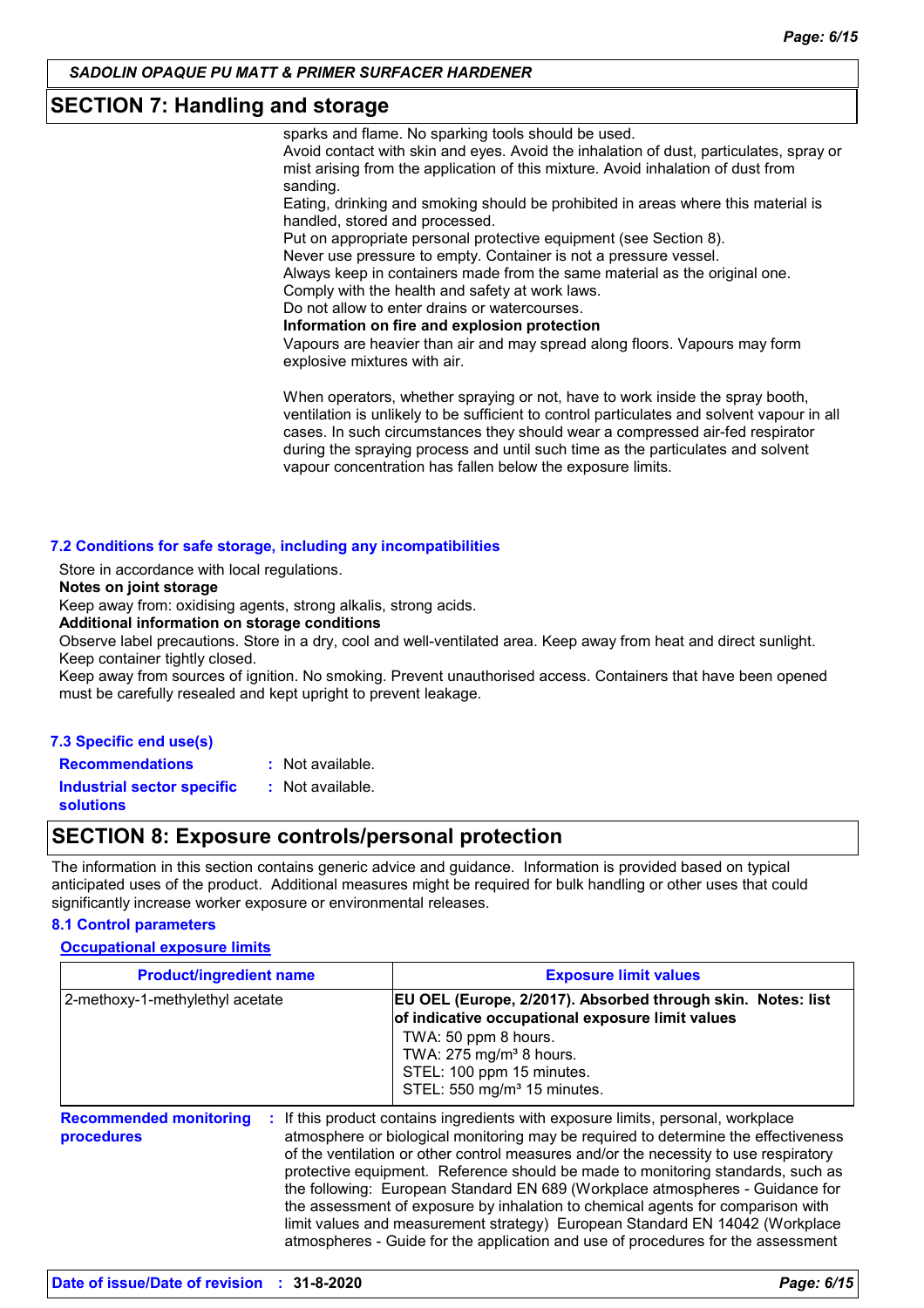## **SECTION 8: Exposure controls/personal protection**

of exposure to chemical and biological agents) European Standard EN 482 (Workplace atmospheres - General requirements for the performance of procedures for the measurement of chemical agents) Reference to national guidance documents for methods for the determination of hazardous substances will also be required.

#### **DNELs/DMELs**

No DNELs/DMELs available.

#### **PNECs**

No PNECs available

#### **8.2 Exposure controls**

**Persons with a history of asthma, allergies, chronic or recurrent respiratory disease should not be exposed to any process in which this product is used.**

#### **Examination of lung function should be carried out on a regular basis on persons spraying this mixture.**

| <b>Appropriate engineering</b><br>controls | : Provide adequate ventilation. Where reasonably practicable, this should be<br>achieved by the use of local exhaust ventilation and good general extraction. Air-fed<br>protective respiratory equipment must be worn by the spray operator, even when<br>good ventilation is provided. In other operations, if local exhaust ventilation and<br>good general extraction are not sufficient to maintain concentrations of particulates<br>and solvent vapours below the OEL, suitable respiratory protection must be worn.<br>(See Occupational exposure controls.)     |
|--------------------------------------------|--------------------------------------------------------------------------------------------------------------------------------------------------------------------------------------------------------------------------------------------------------------------------------------------------------------------------------------------------------------------------------------------------------------------------------------------------------------------------------------------------------------------------------------------------------------------------|
| <b>Individual protection measures</b>      |                                                                                                                                                                                                                                                                                                                                                                                                                                                                                                                                                                          |
| <b>Hygiene measures</b>                    | : Wash hands, forearms and face thoroughly after handling chemical products, before<br>eating, smoking and using the lavatory and at the end of the working period.<br>Appropriate techniques should be used to remove potentially contaminated clothing.<br>Contaminated work clothing should not be allowed out of the workplace. Wash<br>contaminated clothing before reusing. Ensure that eyewash stations and safety<br>showers are close to the workstation location.                                                                                              |
| <b>Eye/face protection</b>                 | : Use safety eyewear designed to protect against splash of liquids.                                                                                                                                                                                                                                                                                                                                                                                                                                                                                                      |
| <b>Skin protection</b>                     |                                                                                                                                                                                                                                                                                                                                                                                                                                                                                                                                                                          |
|                                            | When prolonged or frequently repeated contact may occur, a glove with a protection<br>class of 6 (breakthrough time >480 minutes according to EN374) is recommended.<br>Recommended gloves: Viton $\circledR$ or Nitrile, thickness $\geq 0.38$ mm.<br>When only brief contact is expected, a glove with protection class of 2 or higher<br>(breakthrough time > 30 minutes according to EN374) is recommended.<br>Recommended gloves: Nitrile, thickness ≥ 0.12 mm.<br>Gloves should be replaced regularly and if there is any sign of damage to the glove<br>material. |
|                                            | The performance or effectiveness of the glove may be reduced by physical/chemical<br>damage and poor maintenance.                                                                                                                                                                                                                                                                                                                                                                                                                                                        |
| <b>Body protection</b>                     | : Personnel should wear antistatic clothing made of natural fibres or of high-<br>temperature-resistant synthetic fibres.                                                                                                                                                                                                                                                                                                                                                                                                                                                |
| <b>Other skin protection</b>               | : Appropriate footwear and any additional skin protection measures should be<br>selected based on the task being performed and the risks involved and should be<br>approved by a specialist before handling this product.                                                                                                                                                                                                                                                                                                                                                |
| <b>Respiratory protection</b>              | : By spraying: air-fed respirator.<br>By other operations than spraying, in well ventilated areas, air-fed respirators could<br>be replaced by a combination charcoal filter and particulate filter mask.                                                                                                                                                                                                                                                                                                                                                                |
| <b>Environmental exposure</b><br>controls  | : Do not allow to enter drains or watercourses.                                                                                                                                                                                                                                                                                                                                                                                                                                                                                                                          |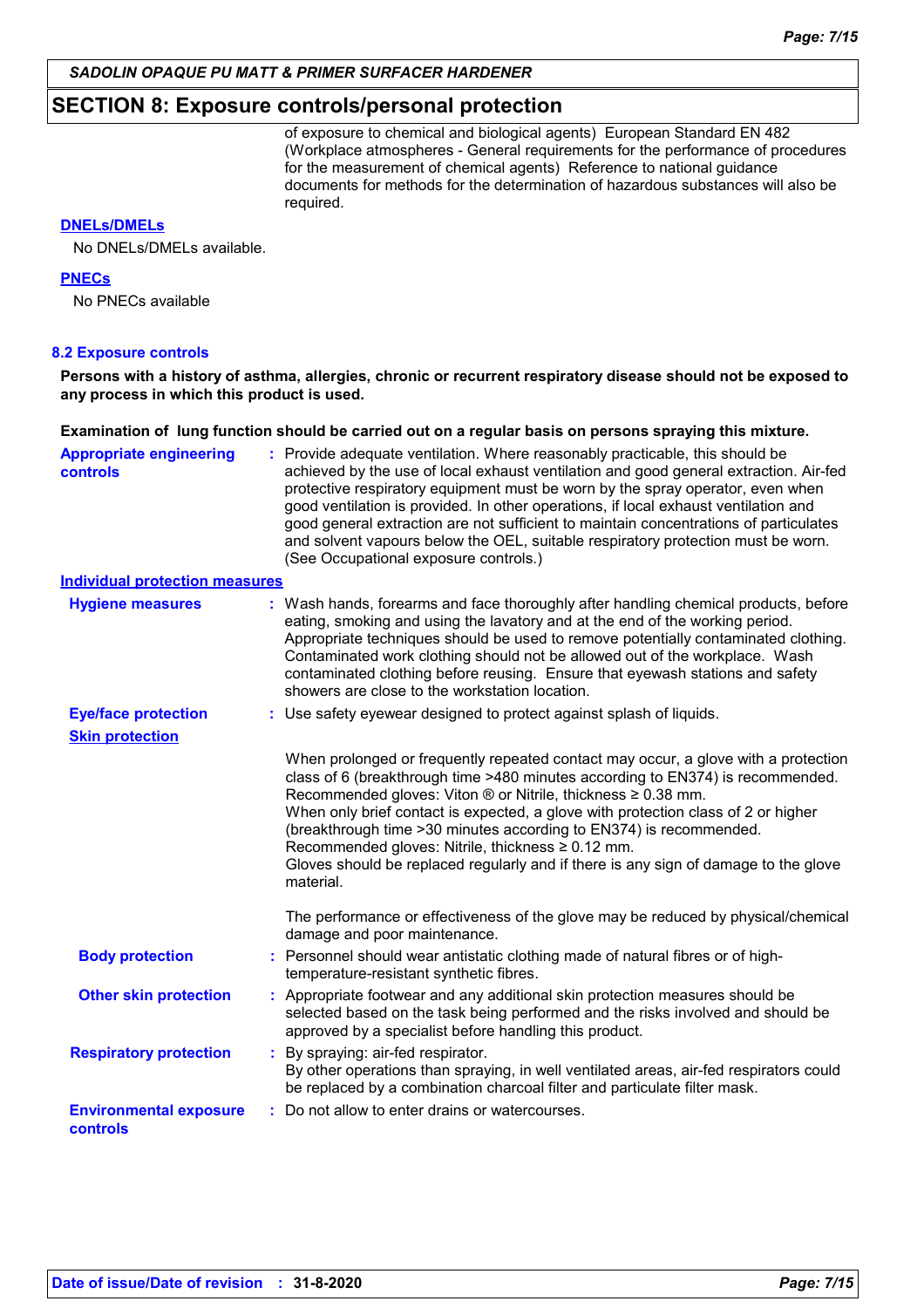## **SECTION 9: Physical and chemical properties**

### **9.1. Information on basic physical and chemical properties Appearance**

| <b>Appearance</b>                                                  |    |                                                       |
|--------------------------------------------------------------------|----|-------------------------------------------------------|
| <b>Physical state</b>                                              |    | : Liguid.                                             |
| <b>Colour</b>                                                      |    | Various: See label.                                   |
| <b>Odour</b>                                                       |    | Not available.                                        |
| <b>Odour threshold</b>                                             |    | Not available.                                        |
| pH                                                                 |    | Not available.                                        |
| <b>Melting point/freezing point</b>                                |    | Not available.                                        |
| Initial boiling point and boiling<br>range                         |    | $: 136^{\circ}$ C                                     |
| <b>Flash point</b>                                                 |    | : Closed cup: $32^{\circ}$ C                          |
| <b>Evaporation rate</b>                                            |    | Not available.                                        |
| <b>Upper/lower flammability or</b><br>explosive limits             |    | : Not available.                                      |
| <b>Vapour pressure</b>                                             |    | : Not available.                                      |
| <b>Vapour density</b>                                              |    | : Not available.                                      |
| <b>Relative density</b>                                            |    | : 0.964                                               |
| <b>Solubility(ies)</b>                                             |    | : Insoluble in the following materials: cold water.   |
| <b>Partition coefficient: n-octanol/ : Not available.</b><br>water |    |                                                       |
| <b>Auto-ignition temperature</b>                                   |    | : Not available.                                      |
| <b>Decomposition temperature</b>                                   |    | : Not available.                                      |
| <b>Viscosity</b>                                                   |    | Kinematic (room temperature): 4.15 cm <sup>2</sup> /s |
| <b>Explosive properties</b>                                        | t. | Not available.                                        |
| <b>Oxidising properties</b>                                        |    | : Not available.                                      |
| 9.2. Other information                                             |    |                                                       |
| <b>Solubility in water</b>                                         |    | : Not available.                                      |

## **SECTION 10: Stability and reactivity**

| <b>10.1 Reactivity</b>                            | : The product reacts slowly with water, resulting in the production of carbon dioxide.                                                                                 |
|---------------------------------------------------|------------------------------------------------------------------------------------------------------------------------------------------------------------------------|
| <b>10.2 Chemical stability</b>                    | : Stable under recommended storage and handling conditions (see Section 7).                                                                                            |
| <b>10.3 Possibility of</b><br>hazardous reactions | : In closed containers, pressure build-up could result in distortion, expansion and, in<br>extreme cases, bursting of the container.                                   |
| <b>10.4 Conditions to avoid</b>                   | : In a fire, hazardous decomposition products may be produced.                                                                                                         |
| 10.5 Incompatible materials                       | : Keep away from: oxidising agents, strong alkalis, strong acids, amines, alcohols,<br>water. Uncontrolled exothermic reactions occur with amines and alcohols.        |
| <b>10.6 Hazardous</b><br>decomposition products   | Decomposition products may include the following materials: carbon monoxide,<br>carbon dioxide, smoke, oxides of nitrogen, hydrogen cyanide, monomeric<br>isocyanates. |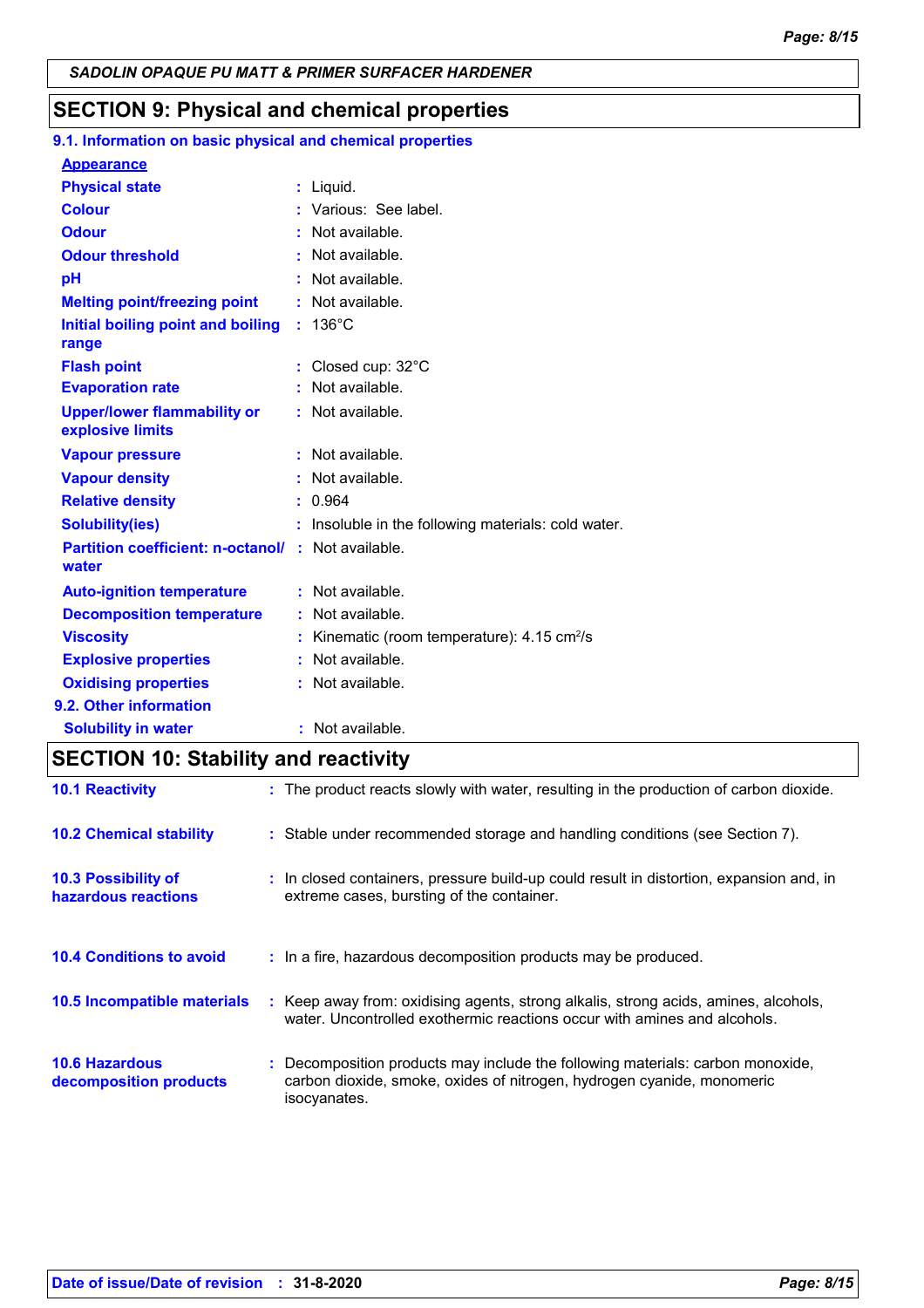## **SECTION 11: Toxicological information**

#### **11.1 Information on toxicological effects**

There are no data available on the mixture itself. The mixture has been assessed following the conventional method of the CLP Regulation (EC) No 1272/2008 and is classified for toxicological properties accordingly. See Sections 2 and 3 for details.

Exposure to component solvent vapour concentrations in excess of the stated occupational exposure limit may result in adverse health effects such as mucous membrane and respiratory system irritation and adverse effects on the kidneys, liver and central nervous system. Symptoms and signs include headache, dizziness, fatigue, muscular weakness, drowsiness and, in extreme cases, loss of consciousness. Solvents may cause some of the above effects by absorption through the skin.

If splashed in the eyes, the liquid may cause irritation and reversible damage.

Repeated or prolonged contact with the mixture may cause removal of natural fat from the skin, resulting in nonallergic contact dermatitis and absorption through the skin. This takes into account, where known, delayed and immediate effects and also chronic effects of components from short-term and long-term exposure by oral, inhalation and dermal routes of exposure and eye contact.

Based on the properties of the isocyanate components and considering toxicological data on similar mixtures, this mixture may cause acute irritation and/or sensitisation of the respiratory system, leading to an asthmatic condition, wheezing and tightness of the chest. Sensitised persons may subsequently show asthmatic symptoms when exposed to atmospheric concentrations well below the OEL. Repeated exposure may lead to permanent respiratory disability. Repeated or prolonged contact with irritants may cause dermatitis.

Contains Hexamethylene diisocyanate, oligomers, hexamethylene-di-isocyanate. May produce an allergic reaction.

#### **Acute toxicity**

| <b>Product/ingredient name</b>                                | <b>Result</b>                 | <b>Species</b> | <b>Dose</b>           | <b>Exposure</b> |
|---------------------------------------------------------------|-------------------------------|----------------|-----------------------|-----------------|
| Reaction Mass of<br>Ethylbenzene and M-Xylene<br>and P-Xylene | LC50 Inhalation Gas.          | Rat            | 5000 ppm              | 4 hours         |
|                                                               | LD50 Oral                     | Rat            | 4300 mg/kg            |                 |
| 2-methoxy-1-methylethyl<br>acetate                            | LD50 Intraperitoneal          | Mouse          | >1500 mg/kg           |                 |
|                                                               | LD50 Oral                     | Mouse          | $>5000$ mg/kg         |                 |
|                                                               | LD50 Oral                     | Rat            | 9000 mg/kg            |                 |
| hexamethylene-di-<br>isocyanate                               | <b>LC50 Inhalation Vapour</b> | Rat            | 124 mg/m <sup>3</sup> | 4 hours         |
|                                                               | <b>LC50 Inhalation Vapour</b> | Rat            | 462 mg/m <sup>3</sup> | 4 hours         |
|                                                               | LD50 Dermal                   | Rabbit         | 570 uL/kg             |                 |
|                                                               | LD50 Intravenous              | Mouse          | 5600 µg/kg            |                 |
|                                                               | LD50 Oral                     | Mouse          | 350 mg/kg             |                 |
|                                                               | LD50 Oral                     | Rat            | 710 uL/kg             |                 |

**Conclusion/Summary :** Not available.

#### **Acute toxicity estimates**

| <b>Route</b>                     | <b>ATE value</b>             |  |  |
|----------------------------------|------------------------------|--|--|
| l Dermal<br>Inhalation (vapours) | 1997.1 mg/kg<br>$19.54$ mg/l |  |  |
| Inhalation (dusts and mists)     | 4.156 mg/l                   |  |  |

#### **Irritation/Corrosion**

| <b>Product/ingredient name</b>                                | <b>Result</b>            | <b>Species</b> | <b>Score</b>             | <b>Exposure</b>                    | <b>Observation</b> |
|---------------------------------------------------------------|--------------------------|----------------|--------------------------|------------------------------------|--------------------|
| Reaction Mass of<br>Ethylbenzene and M-Xylene<br>and P-Xylene | Eyes - Mild irritant     | Rabbit         | ۰                        | 87 mg                              |                    |
|                                                               | Eyes - Severe irritant   | Rabbit         | $\overline{\phantom{0}}$ | 24 hours 5<br>mq                   |                    |
|                                                               | Skin - Mild irritant     | Rat            |                          | l8 hours 60<br><b>Imicroliters</b> |                    |
|                                                               | Skin - Moderate irritant | Rabbit         | -                        | 100%                               |                    |
| Hexamethylene<br>diisocyanate, oligomers                      | Eyes - Moderate irritant | Rabbit         | -                        | 100<br>milligrams                  |                    |
|                                                               | Skin - Moderate irritant | Rabbit         | -                        | 500<br>milligrams                  |                    |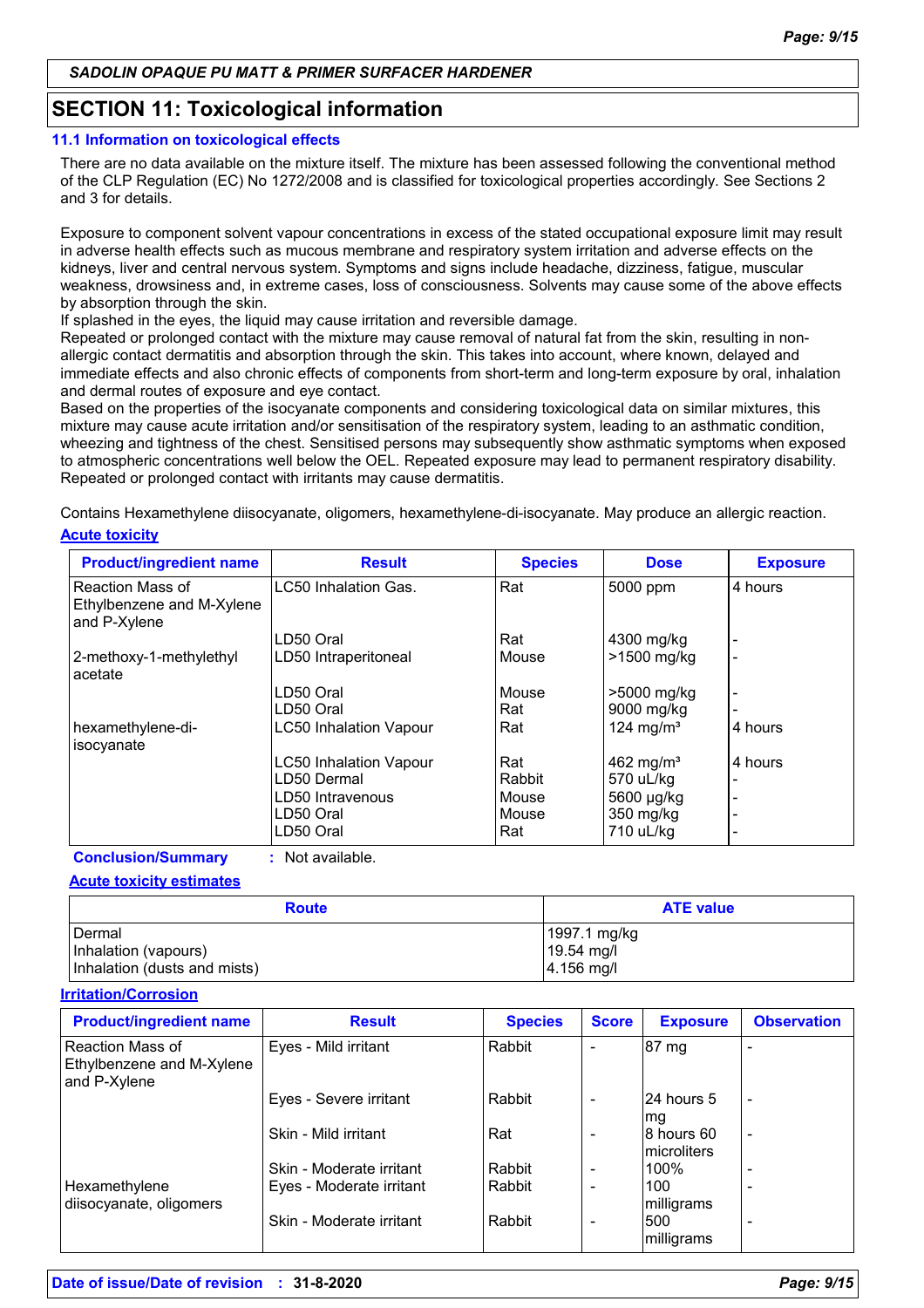## **SECTION 11: Toxicological information**

| <b>Conclusion/Summary</b> | : Not available. |
|---------------------------|------------------|
| <b>Sensitisation</b>      |                  |
| <b>Conclusion/Summary</b> | : Not available. |
| <b>Mutagenicity</b>       |                  |
| <b>Conclusion/Summary</b> | : Not available. |
| <b>Carcinogenicity</b>    |                  |

| <b>Product/ingredient name</b>                                  | <b>Result</b>              | <b>Species</b> | <b>Dose</b> | <b>Exposure</b>               |
|-----------------------------------------------------------------|----------------------------|----------------|-------------|-------------------------------|
| l Reaction Mass of<br>Ethylbenzene and M-Xylene<br>and P-Xylene | Positive - Inhalation - TC | Mouse          | $<$ 75 ppm  | 103 weeks; 5<br>days per week |

**Conclusion/Summary :** Not available. **Reproductive toxicity**

**Conclusion/Summary :** Not available.

**Teratogenicity**

**Conclusion/Summary :** Not available.

#### **Specific target organ toxicity (single exposure)**

| <b>Product/ingredient name</b>                                 | <b>Category</b>          | <b>Route of</b><br>exposure        | <b>Target organs</b>                                       |
|----------------------------------------------------------------|--------------------------|------------------------------------|------------------------------------------------------------|
| Reaction Mass of Ethylbenzene and M-Xylene and P-<br>Xylene    | Category 3               | Not applicable.                    | <b>Respiratory tract</b><br><b>lirritation</b>             |
| Hexamethylene diisocyanate, oligomers                          | Category 3               | Not applicable.                    | Respiratory tract<br>irritation                            |
| 2-methoxy-1-methylethyl acetate<br>hexamethylene-di-isocyanate | Category 3<br>Category 3 | Not applicable.<br>Not applicable. | <b>Narcotic effects</b><br>Respiratory tract<br>irritation |

#### **Specific target organ toxicity (repeated exposure)**

| <b>Product/ingredient name</b>                                     | <b>Category</b> | <b>Route of</b><br>exposure | <b>Target organs</b> |
|--------------------------------------------------------------------|-----------------|-----------------------------|----------------------|
| Reaction Mass of Ethylbenzene and M-Xylene and P-<br><b>Xylene</b> | Category 2      | Not determined              | Not determined       |

**Aspiration hazard**

| <b>Product/ingredient name</b>                          | Result                         |
|---------------------------------------------------------|--------------------------------|
| Reaction Mass of Ethylbenzene and M-Xylene and P-Xylene | ASPIRATION HAZARD - Category 1 |

**Other information :**

: Not available.

## **SECTION 12: Ecological information**

## **12.1 Toxicity**

There are no data available on the mixture itself. Do not allow to enter drains or watercourses.

The mixture has been assessed following the summation method of the CLP Regulation (EC) No 1272/2008 and is classified for eco-toxicological properties accordingly. See Sections 2 and 3 for details.

| <b>Product/ingredient name</b>                                  | <b>Result</b>                     | <b>Species</b>                        | <b>Exposure</b> |
|-----------------------------------------------------------------|-----------------------------------|---------------------------------------|-----------------|
| l Reaction Mass of<br>Ethylbenzene and M-Xylene<br>and P-Xylene | Acute LC50 8500 µg/l Marine water | l Crustaceans - Palaemonetes<br>pugio | 148 hours       |
|                                                                 | Acute LC50 13400 µg/l Fresh water | Fish - Pimephales promelas            | 96 hours        |
| <b>Conclusion/Summary</b>                                       | : Not available.                  |                                       |                 |

## **12.2 Persistence and degradability**

**Conclusion/Summary :** Not available.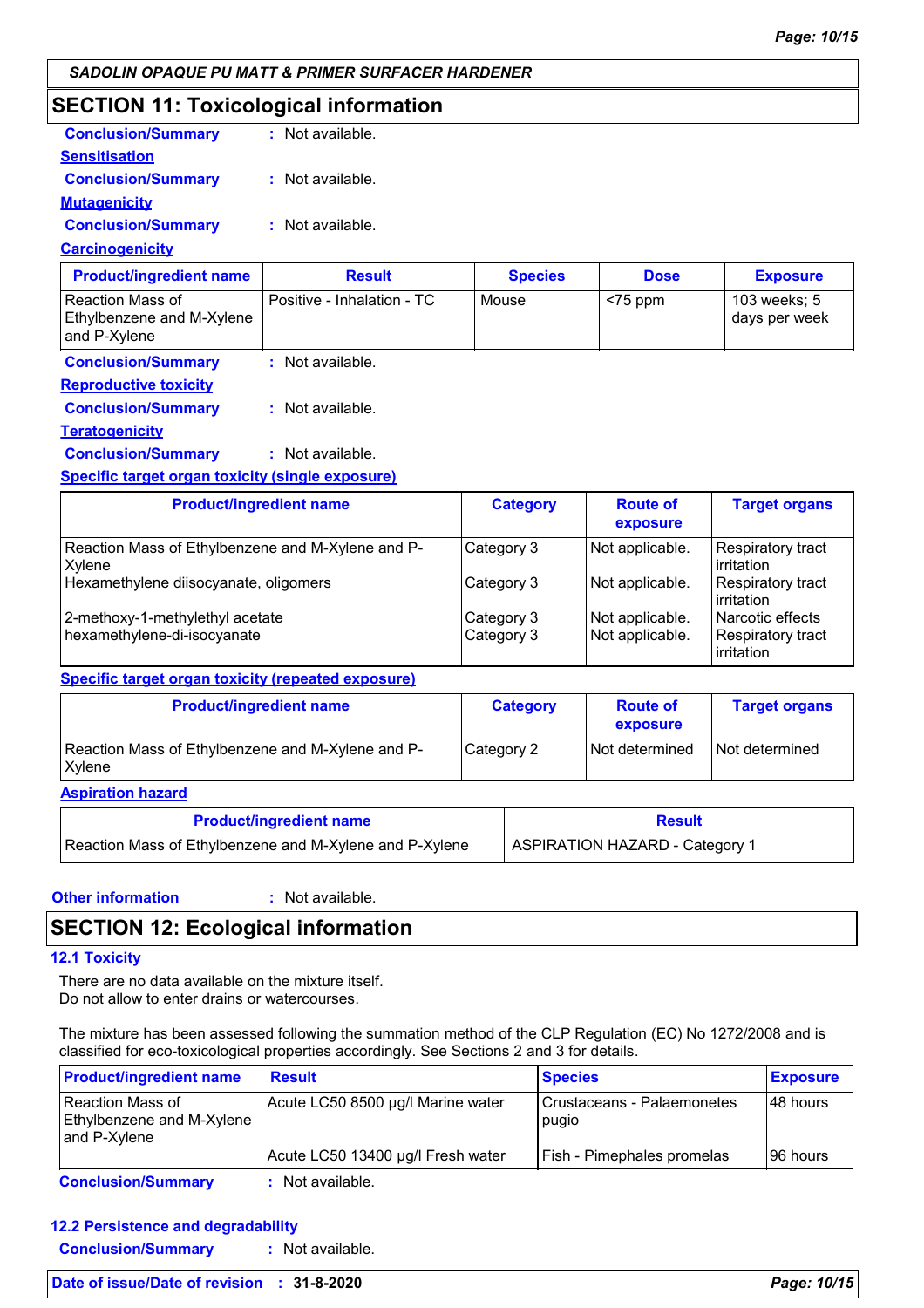## **SECTION 12: Ecological information**

| <b>Product/ingredient name</b>                                | <b>Aquatic half-life</b> | <b>Photolysis</b> | Biodegradability |
|---------------------------------------------------------------|--------------------------|-------------------|------------------|
| Reaction Mass of<br>Ethylbenzene and M-Xylene<br>and P-Xylene |                          |                   | Readily          |

### **12.3 Bioaccumulative potential**

| <b>Product/ingredient name</b>           | $Loa P_{ow}$ | <b>BCF</b> | <b>Potential</b> |
|------------------------------------------|--------------|------------|------------------|
| Hexamethylene<br>diisocyanate, oligomers | 5.54         | 367.7      | llow             |
| 2-methoxy-1-methylethyl<br>acetate       | 1.2          |            | l low            |
| hexamethylene-di-isocyanate   0.02       |              | 57.63      | l low            |

| <b>12.4 Mobility in soil</b>                            |                  |
|---------------------------------------------------------|------------------|
| <b>Soil/water partition</b><br><b>coefficient (Koc)</b> | : Not available. |
| <b>Mobility</b>                                         | : Not available. |

| 12.5 Results of PBT and vPvB assessment |                   |
|-----------------------------------------|-------------------|
| <b>PBT</b>                              | : Not applicable. |
| <b>vPvB</b>                             | : Not applicable. |

| <b>12.6 Other adverse effects</b> | No known significant effects or critical hazards. |
|-----------------------------------|---------------------------------------------------|
|-----------------------------------|---------------------------------------------------|

## **SECTION 13: Disposal considerations**

The information in this section contains generic advice and guidance. The list of Identified Uses in Section 1 should be consulted for any available use-specific information provided in the Exposure Scenario(s).

### **13.1 Waste treatment methods**

| <b>Product</b>                 |                            |                                                                                                                                                                                                                                                                                                                                                                                                                                                                                                                                                      |
|--------------------------------|----------------------------|------------------------------------------------------------------------------------------------------------------------------------------------------------------------------------------------------------------------------------------------------------------------------------------------------------------------------------------------------------------------------------------------------------------------------------------------------------------------------------------------------------------------------------------------------|
| <b>Methods of disposal</b>     |                            | : The generation of waste should be avoided or minimised wherever possible.<br>Disposal of this product, solutions and any by-products should at all times comply<br>with the requirements of environmental protection and waste disposal legislation<br>and any regional local authority requirements. Dispose of surplus and non-<br>recyclable products via a licensed waste disposal contractor. Waste should not be<br>disposed of untreated to the sewer unless fully compliant with the requirements of<br>all authorities with jurisdiction. |
| <b>Hazardous waste</b>         |                            | : The classification of the product may meet the criteria for a hazardous waste.                                                                                                                                                                                                                                                                                                                                                                                                                                                                     |
| <b>Disposal considerations</b> |                            | : Do not allow to enter drains or watercourses. Residues in empty containers should<br>be neutralised with a decontaminant (see section 6).<br>Dispose of according to all federal, state and local applicable regulations.<br>If this product is mixed with other wastes, the original waste product code may no<br>longer apply and the appropriate code should be assigned.<br>For further information, contact your local waste authority.                                                                                                       |
| <b>Packaging</b>               |                            |                                                                                                                                                                                                                                                                                                                                                                                                                                                                                                                                                      |
| <b>Methods of disposal</b>     |                            | : The generation of waste should be avoided or minimised wherever possible. Waste<br>packaging should be recycled. Incineration or landfill should only be considered<br>when recycling is not feasible.                                                                                                                                                                                                                                                                                                                                             |
| <b>Disposal considerations</b> | national legal provisions. | : Using information provided in this safety data sheet, advice should be obtained from<br>the relevant waste authority on the classification of empty containers.<br>Empty containers must be scrapped or reconditioned.<br>Dispose of containers contaminated by the product in accordance with local or                                                                                                                                                                                                                                            |
| <b>Type of packaging</b>       |                            | European waste catalogue (EWC)                                                                                                                                                                                                                                                                                                                                                                                                                                                                                                                       |
| <b>CEPE Paint Guidelines</b>   | 15 01 10*                  | packaging containing residues of or contaminated by<br>hazardous substances                                                                                                                                                                                                                                                                                                                                                                                                                                                                          |
| Date of issue/Date of revision | $: 31 - 8 - 2020$          | Page: 11/15                                                                                                                                                                                                                                                                                                                                                                                                                                                                                                                                          |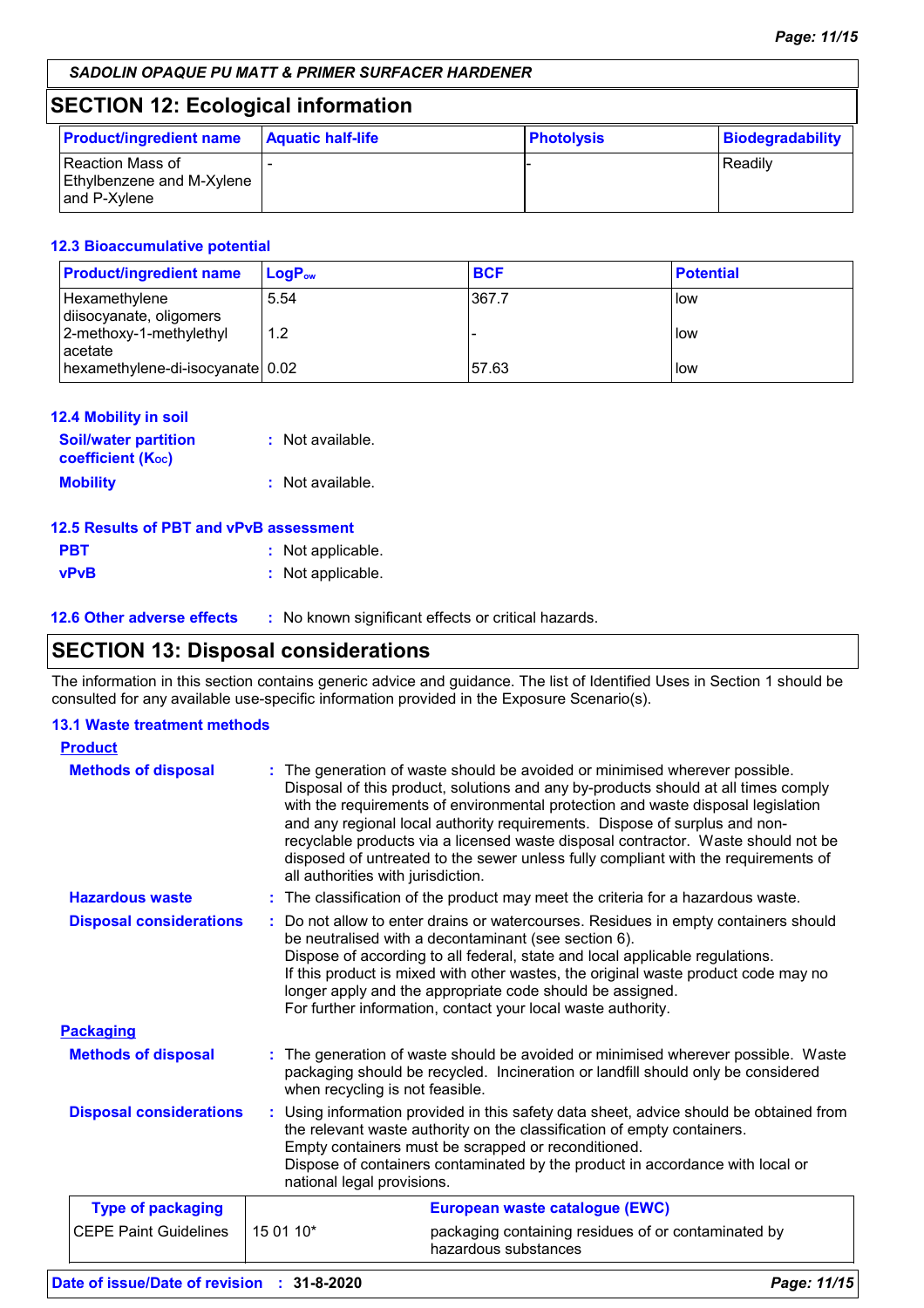## **SECTION 13: Disposal considerations**

**Special precautions :** This material and its container must be disposed of in a safe way. Care should be taken when handling emptied containers that have not been cleaned or rinsed out. Empty containers or liners may retain some product residues. Vapour from product residues may create a highly flammable or explosive atmosphere inside the container. Do not cut, weld or grind used containers unless they have been cleaned thoroughly internally. Avoid dispersal of spilt material and runoff and contact with soil, waterways, drains and sewers.

## **SECTION 14: Transport information**

## **Information pertaining to IATA and ADN is considered not relevant since the material is not packaged in the correct approved packaging required of these methods of transport.**

|                                                                                             | <b>ADR</b>                                                                                                                                                                                                             | <b>IMDG</b>                                                                                                                                                                                                                                                                                                         |
|---------------------------------------------------------------------------------------------|------------------------------------------------------------------------------------------------------------------------------------------------------------------------------------------------------------------------|---------------------------------------------------------------------------------------------------------------------------------------------------------------------------------------------------------------------------------------------------------------------------------------------------------------------|
| 14.1 UN number                                                                              | <b>UN1263</b>                                                                                                                                                                                                          | <b>UN1263</b>                                                                                                                                                                                                                                                                                                       |
| 14.2 UN proper<br>shipping name                                                             | PAINT RELATED MATERIAL                                                                                                                                                                                                 | PAINT RELATED MATERIAL                                                                                                                                                                                                                                                                                              |
| <b>14.3 Transport</b><br>hazard class(es)<br><b>Class</b>                                   | 3                                                                                                                                                                                                                      | 3                                                                                                                                                                                                                                                                                                                   |
| <b>Subsidiary class</b>                                                                     |                                                                                                                                                                                                                        |                                                                                                                                                                                                                                                                                                                     |
| <b>14.4 Packing group</b>                                                                   | Ш                                                                                                                                                                                                                      | Ш                                                                                                                                                                                                                                                                                                                   |
| 14.5<br><b>Environmental</b><br>hazards                                                     |                                                                                                                                                                                                                        |                                                                                                                                                                                                                                                                                                                     |
| <b>Marine pollutant</b>                                                                     | No.                                                                                                                                                                                                                    | No.                                                                                                                                                                                                                                                                                                                 |
| <b>Marine pollutant</b><br><b>substances</b>                                                |                                                                                                                                                                                                                        | Not available.                                                                                                                                                                                                                                                                                                      |
| <b>14.6 Special</b><br>precautions for<br><b>user</b>                                       | Transport within user's premises: always<br>transport in closed containers that are upright<br>and secure. Ensure that persons transporting<br>the product know what to do in the event of an<br>accident or spillage. |                                                                                                                                                                                                                                                                                                                     |
| <b>HI/Kemler number</b>                                                                     | 30                                                                                                                                                                                                                     |                                                                                                                                                                                                                                                                                                                     |
| <b>Emergency</b><br>schedules (EmS)                                                         |                                                                                                                                                                                                                        | $F-E$ , S-E                                                                                                                                                                                                                                                                                                         |
| <b>14.7 Transport in bulk</b><br>according to Annex II of<br><b>MARPOL and the IBC Code</b> | : Not applicable.                                                                                                                                                                                                      |                                                                                                                                                                                                                                                                                                                     |
| <b>Additional</b><br>information                                                            | Viscous substance exemption In pack sizes<br>less than 450 litres, under the terms of 2.2.3.1.<br>5,<br>this product is not subject to the provisions of<br>ADR.<br>Tunnel code (D/E)                                  | Viscous substance exemption In pack sizes<br>up to and including 30 litres, under the terms of<br>2.3.2.5, this product is not subject to the<br>packaging,<br>labelling and marking requirements of the<br>IMDG Code, but both full documentation and<br>placarding of cargo transport units is still<br>required. |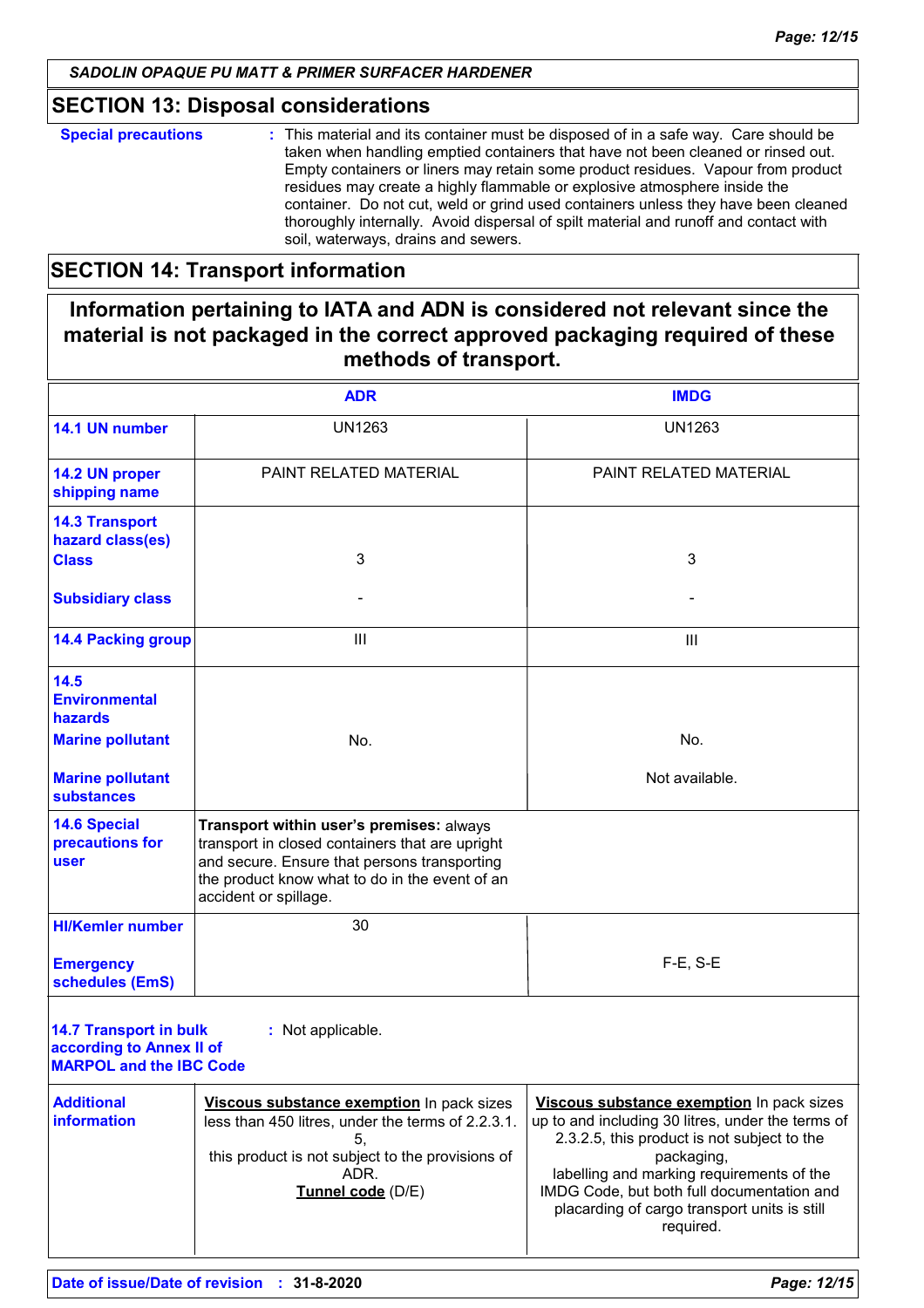## **SECTION 15: Regulatory information**

| 15.1 Safety, health and environmental regulations/legislation specific for the substance or mixture |  |
|-----------------------------------------------------------------------------------------------------|--|
| <b>EU Regulation (EC) No. 1907/2006 (REACH)</b>                                                     |  |

**Annex XIV - List of substances subject to authorisation**

#### **Annex XIV**

None of the components are listed, or the component present is below its threshold.

**Substances of very high concern**

None of the components are listed, or the component present is below its threshold.

**Annex XVII - Restrictions : Not applicable. on the manufacture,**

**placing on the market and use of certain dangerous substances, mixtures and articles**

#### **Other EU regulations**

**VOC for Ready-for-Use Mixture :** Not applicable.

**Ozone depleting substances (1005/2009/EU)**

Not listed.

**Prior Informed Consent (PIC) (649/2012/EU)**

Not listed.

#### **Seveso Directive**

This product may add to the calculation for determining whether a site is within the scope of the Seveso Directive on major accident hazards.

#### **International regulations**

**Chemical Weapon Convention List Schedules I, II & III Chemicals**

Not listed.

**Montreal Protocol (Annexes A, B, C, E)**

Not listed.

**Stockholm Convention on Persistent Organic Pollutants**

Not listed.

**Rotterdam Convention on Prior Informed Consent (PIC)** Not listed.

#### **UNECE Aarhus Protocol on POPs and Heavy Metals**

Not listed.

**15.2 Chemical safety :** No Chemical Safety Assessment has been carried out.

**assessment**

## **SECTION 16: Other information**

**CEPE code :** 5

| $\nabla$ Indicates information that has changed from previously issued version.                                                                                                                                                                                                                                                                                                                                                 |
|---------------------------------------------------------------------------------------------------------------------------------------------------------------------------------------------------------------------------------------------------------------------------------------------------------------------------------------------------------------------------------------------------------------------------------|
| <b>Abbreviations and acronyms :</b> ATE = Acute Toxicity Estimate<br>CLP = Classification, Labelling and Packaging Regulation [Regulation (EC) No.<br>1272/2008]<br>DMEL = Derived Minimal Effect Level<br>DNEL = Derived No Effect Level<br>EUH statement = CLP-specific Hazard statement<br>PBT = Persistent, Bioaccumulative and Toxic<br>PNEC = Predicted No Effect Concentration<br><b>RRN = REACH Registration Number</b> |
| vPvB = Very Persistent and Very Bioaccumulative                                                                                                                                                                                                                                                                                                                                                                                 |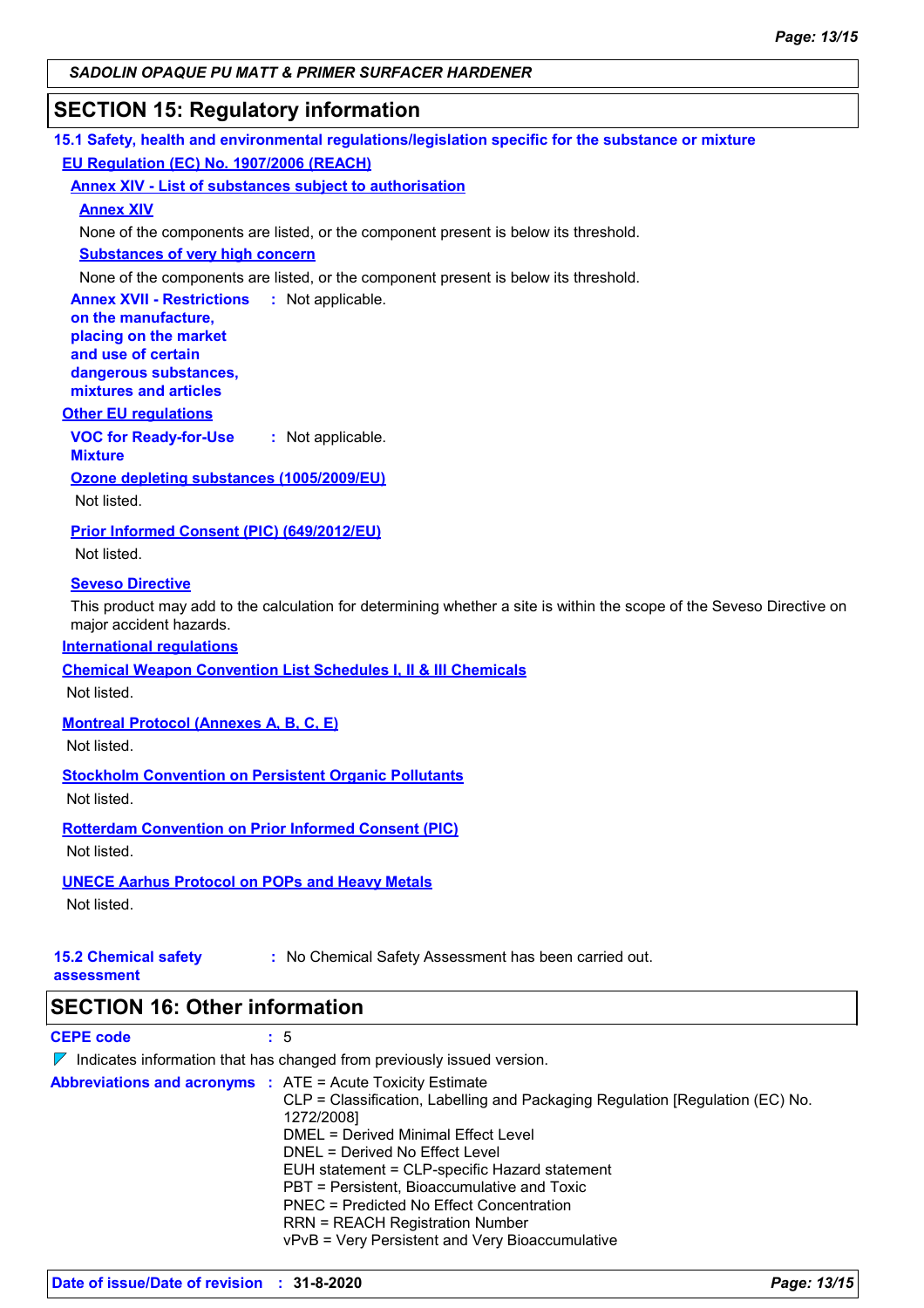## **SECTION 16: Other information**

| Procedure used to derive the classification according to Regulation (EC) No. 1272/2008 [CLP/GHS] |
|--------------------------------------------------------------------------------------------------|
|--------------------------------------------------------------------------------------------------|

| <b>Classification</b>                         |                                                                   | <b>Justification</b>                             |  |
|-----------------------------------------------|-------------------------------------------------------------------|--------------------------------------------------|--|
| Flam. Liq. 3, H226                            |                                                                   | On basis of test data                            |  |
| Acute Tox. 4, H312                            |                                                                   | Calculation method                               |  |
| Acute Tox. 4, H332                            |                                                                   | Calculation method                               |  |
| Skin Irrit. 2, H315                           |                                                                   | Calculation method                               |  |
| Eye Irrit. 2, H319                            |                                                                   | Calculation method                               |  |
| Skin Sens. 1, H317                            |                                                                   | Calculation method                               |  |
| <b>STOT SE 3, H335</b>                        |                                                                   | Calculation method                               |  |
| <b>STOT RE 2, H373</b>                        |                                                                   | Calculation method                               |  |
| Aquatic Chronic 3, H412                       |                                                                   | Calculation method                               |  |
| <b>Full text of abbreviated H statements</b>  |                                                                   |                                                  |  |
| H226                                          | Flammable liquid and vapour.                                      |                                                  |  |
| H304                                          | May be fatal if swallowed and enters airways.                     |                                                  |  |
| H312                                          | Harmful in contact with skin.                                     |                                                  |  |
| H315                                          | Causes skin irritation.                                           |                                                  |  |
| H317                                          | May cause an allergic skin reaction.                              |                                                  |  |
| H319                                          | Causes serious eye irritation.                                    |                                                  |  |
| H331                                          | Toxic if inhaled.                                                 |                                                  |  |
| H332                                          | Harmful if inhaled.                                               |                                                  |  |
| H334                                          | May cause allergy or asthma symptoms or breathing difficulties if |                                                  |  |
|                                               | inhaled.                                                          |                                                  |  |
| H335                                          | May cause respiratory irritation.                                 |                                                  |  |
| H336                                          | May cause drowsiness or dizziness.                                |                                                  |  |
| H373                                          | May cause damage to organs through prolonged or repeated          |                                                  |  |
|                                               | exposure.                                                         |                                                  |  |
| H412                                          | Harmful to aquatic life with long lasting effects.                |                                                  |  |
| <b>Full text of classifications [CLP/GHS]</b> |                                                                   |                                                  |  |
| Acute Tox. 3, H331                            | ACUTE TOXICITY (inhalation) - Category 3                          |                                                  |  |
| Acute Tox. 4, H312                            | ACUTE TOXICITY (dermal) - Category 4                              |                                                  |  |
| Acute Tox. 4, H332                            | <b>ACUTE TOXICITY (inhalation) - Category 4</b>                   |                                                  |  |
| Aquatic Chronic 3, H412                       | LONG-TERM (CHRONIC) AQUATIC HAZARD - Category 3                   |                                                  |  |
| Asp. Tox. 1, H304                             | <b>ASPIRATION HAZARD - Category 1</b>                             |                                                  |  |
| Eye Irrit. 2, H319                            | SERIOUS EYE DAMAGE/EYE IRRITATION - Category 2                    |                                                  |  |
| Flam. Liq. 3, H226                            | FLAMMABLE LIQUIDS - Category 3                                    |                                                  |  |
| Resp. Sens. 1, H334                           | RESPIRATORY SENSITISATION - Category 1                            |                                                  |  |
| Skin Irrit. 2, H315                           | SKIN CORROSION/IRRITATION - Category 2                            |                                                  |  |
| Skin Sens. 1, H317                            | SKIN SENSITISATION - Category 1                                   |                                                  |  |
| <b>STOT RE 2, H373</b>                        | SPECIFIC TARGET ORGAN TOXICITY - REPEATED                         |                                                  |  |
|                                               | <b>EXPOSURE - Category 2</b>                                      |                                                  |  |
| <b>STOT SE 3, H335</b>                        |                                                                   | SPECIFIC TARGET ORGAN TOXICITY - SINGLE EXPOSURE |  |
|                                               | (Respiratory tract irritation) - Category 3                       |                                                  |  |
| STOT SE 3, H336                               |                                                                   | SPECIFIC TARGET ORGAN TOXICITY - SINGLE EXPOSURE |  |
|                                               | (Narcotic effects) - Category 3                                   |                                                  |  |
|                                               |                                                                   |                                                  |  |
| <b>Date of printing</b><br>$: 2 - 9 - 2020$   |                                                                   |                                                  |  |

| <b>Date of printing</b>            | . 2-9-2020        |
|------------------------------------|-------------------|
| Date of issue/ Date of<br>revision | $: 31 - 8 - 2020$ |
| Date of previous issue             | $: 27 - 8 - 2020$ |
| <b>Version</b>                     | : 3.07            |
| Notice to reader                   |                   |

#### **Notice to reader**

*IMPORTANT NOTE The information in this data sheet is not intended to be exhaustive and is based on the present state of our knowledge and on current laws: any person using the product for any purpose other than that specifically recommended in the technical data sheet without first obtaining written confirmation from us*  as to the suitability of the product for the intended purpose does so at his own risk. It is always the *responsibility of the user to take all necessary steps to fulfill the demands set out in the local rules and legislation. Always read the Material Data Sheet and the Technical Data Sheet for this product if available. All advice we give or any statement made about the product by us (whether in this data sheet or otherwise) is correct to the best of our knowledge but we have no control over the quality or the condition of the substrate or the many factors affecting the use and application of the product. Therefore, unless we specifically agree*